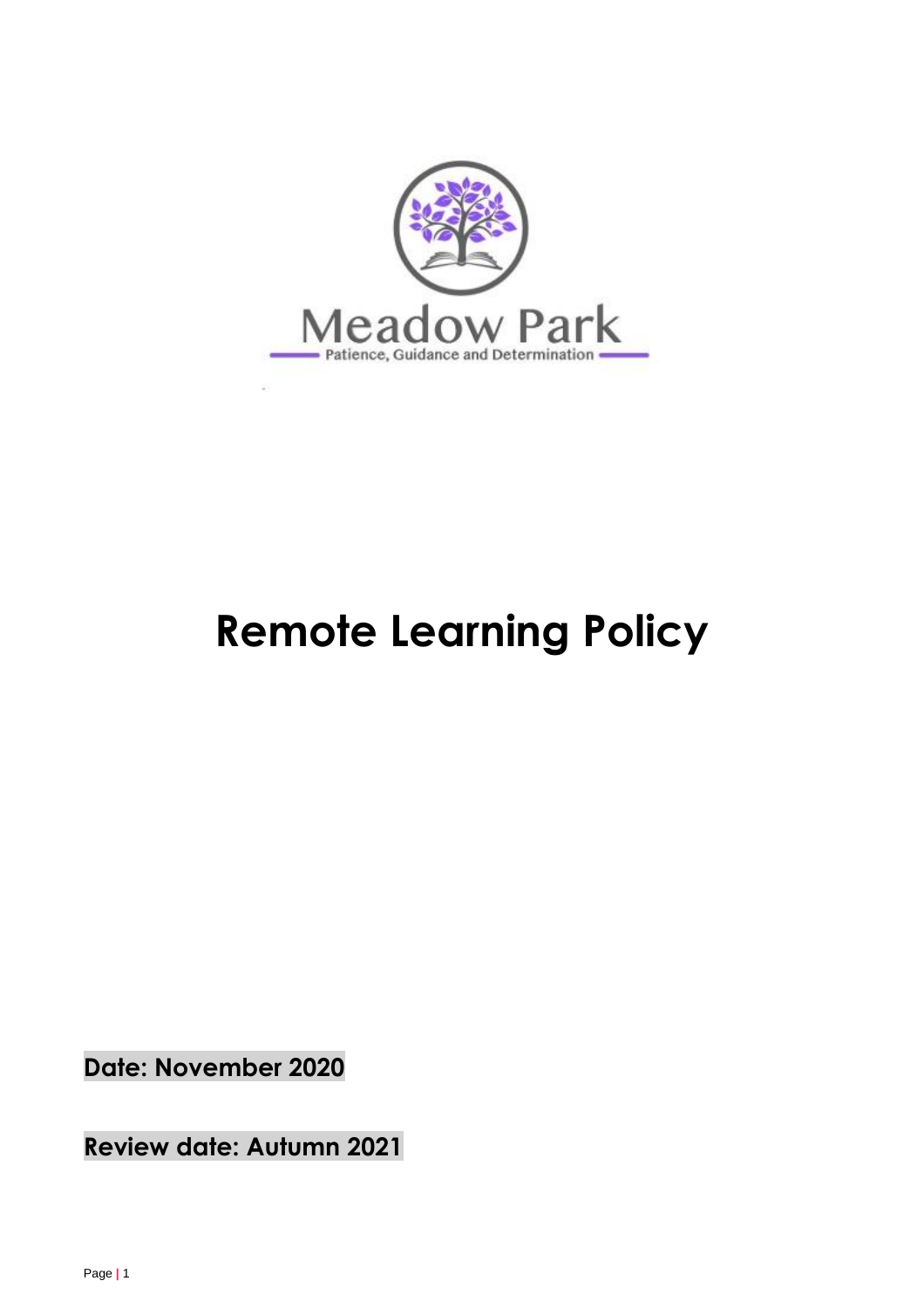# **Contents**

# <span id="page-1-0"></span>**1. Aims**

This remote learning policy aims to:

- Ensure consistency in the approach to remote learning for pupils who aren't in school
- Set out expectations for all members of the school community with regards to remote learning
- Provide appropriate guidelines for data protection
- Plan a programme that's of equivalent length to the core teaching pupils would receive in school, ideally including daily contact with teachers
- Set assignments so that pupils have work each day in a number of different subjects, and monitor pupils' engagement with these assignments
- Teach a planned and sequenced curriculum so that knowledge and skills are built incrementally, with clarity about what's intended to be taught and practised in each subject
- Provide frequent explanations of new content, delivered by a teacher in your school or through curriculum resources and/or videos
- Gauge how well pupils are progressing through the curriculum, using questions and other suitable tasks, and set a clear expectation on how regularly teachers will check work
- Enable teachers to adjust the pace or difficulty of what's being taught in response to questions or assessments, including, where necessary, revising material or simplifying explanations to ensure pupils' understanding
- Avoid an over-reliance on long-term projects or internet research activities
- Ensure consistency in the approach to remote learning for all pupils (Inc. SEND) who aren't in school through use of quality Online and offline resources
- Include continuous delivery of the school curriculum, as well as support of Motivation, Health and Well-Being and Parent support
- Support effective communication between the school and families and support attendance

### <span id="page-1-1"></span>**2. Roles and responsibilities**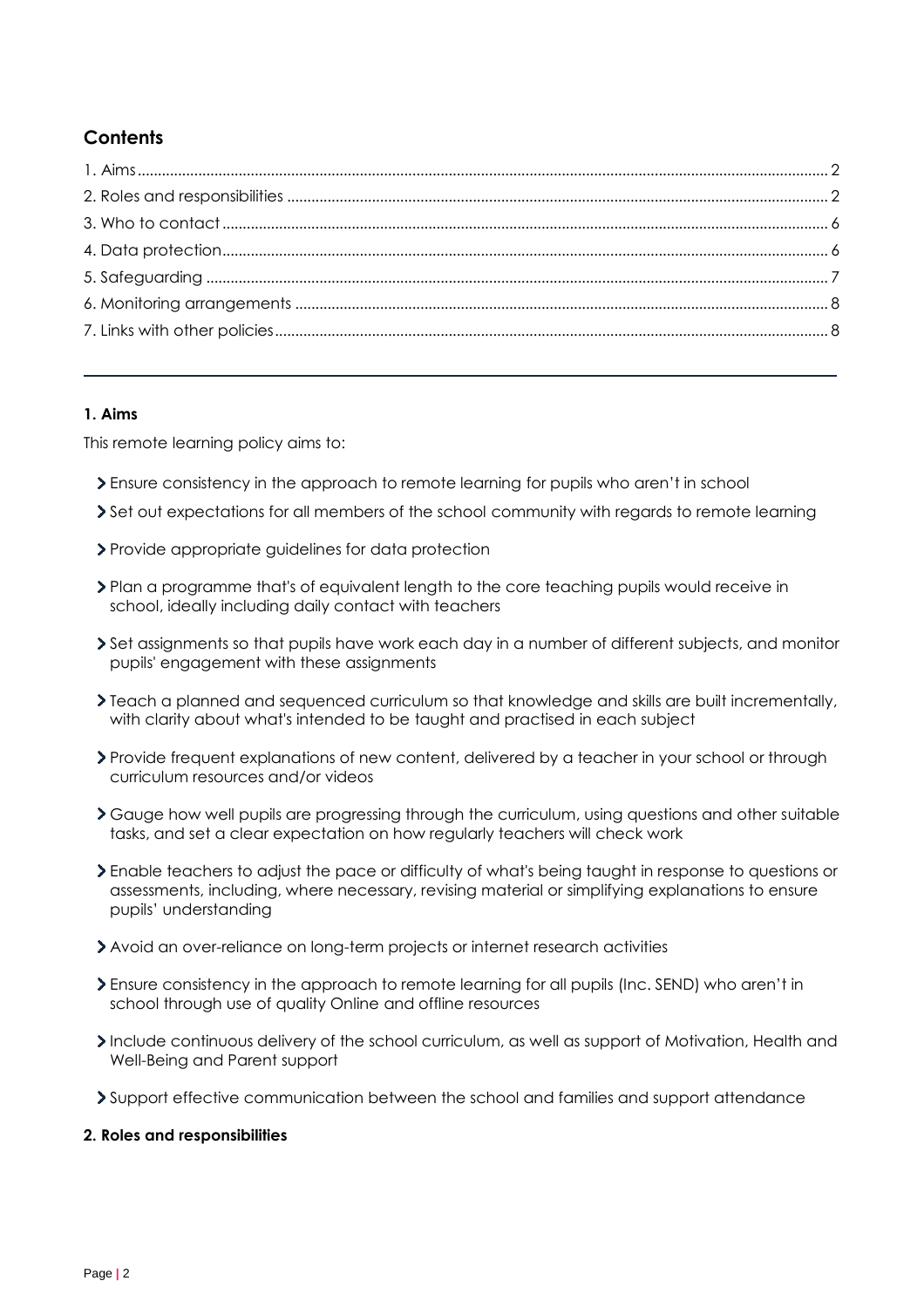- Associate Headteacher Ensure policy is adhered to and all pupils have access to a full curriculum and timetable remotely
- Primary Senior Leader and Secondary Senior Leader Pupil well-being and engagement
- Designated Teacher Quality assure the suitability of remote learning for CLA pupils and track interaction and progress of CLA pupils
- Lead Learn Facilitator and Student Support Pupil well-being and engagement
- SENCO Quality assure the suitability of remote learning for SEN pupils, track interaction and progress of SEN pupils and quality assure Therapist support for all pupils
- The SBM Ensuring value for money when arranging the procurement of equipment or technology and ensuring that the school has adequate insurance to cover all remote working arrangements.

### **2.1 Teachers**

When providing remote learning, teachers must be available between 8:30 and 3:00.

If they're unable to work for any reason during this time, for example due to sickness or caring for a dependent, they should report this using the normal absence procedure.

When providing remote learning, teachers are responsible for:

- Setting work :
	- o For all pupils that they currently teach
	- o For every lesson that pupils will not be accessing in school
	- o All work to be uploaded and set by 8:30 on the day of that lesson
	- o Upload and set all work on Google Classroom or Education City. The test pupil must be added to all classes on Google classroom.
	- o All work should follow Curriculum Maps and Medium Term Plans
	- o Ensure that tasks are accessible for all pupils
	- o Differentiate tasks
	- o Monitor pupil completion of set tasks and track the progress of each individual pupil
	- o Put intervention in place for non-engagement
	- o Monitor and adjust work to meet the needs of all pupils
- > Providing feedback on work:
	- o Follow school marking policy
	- o Mark online platforms Google classroom and Education city
	- o Verbal feedback via telephone
	- o feedback given as appropriate to correct mistakes and acknowledge success
	- o All work should be marked within a week of completion
- $\geq$  Keeping in touch with pupils who aren't in school and their parents:
	- o Direct Learning Facilitator to make regular contact with those pupils that are not attending and complete remote learning progress tracking sheet
	- o Use Lead Teacher email addresses to communicate with parents via email not school email address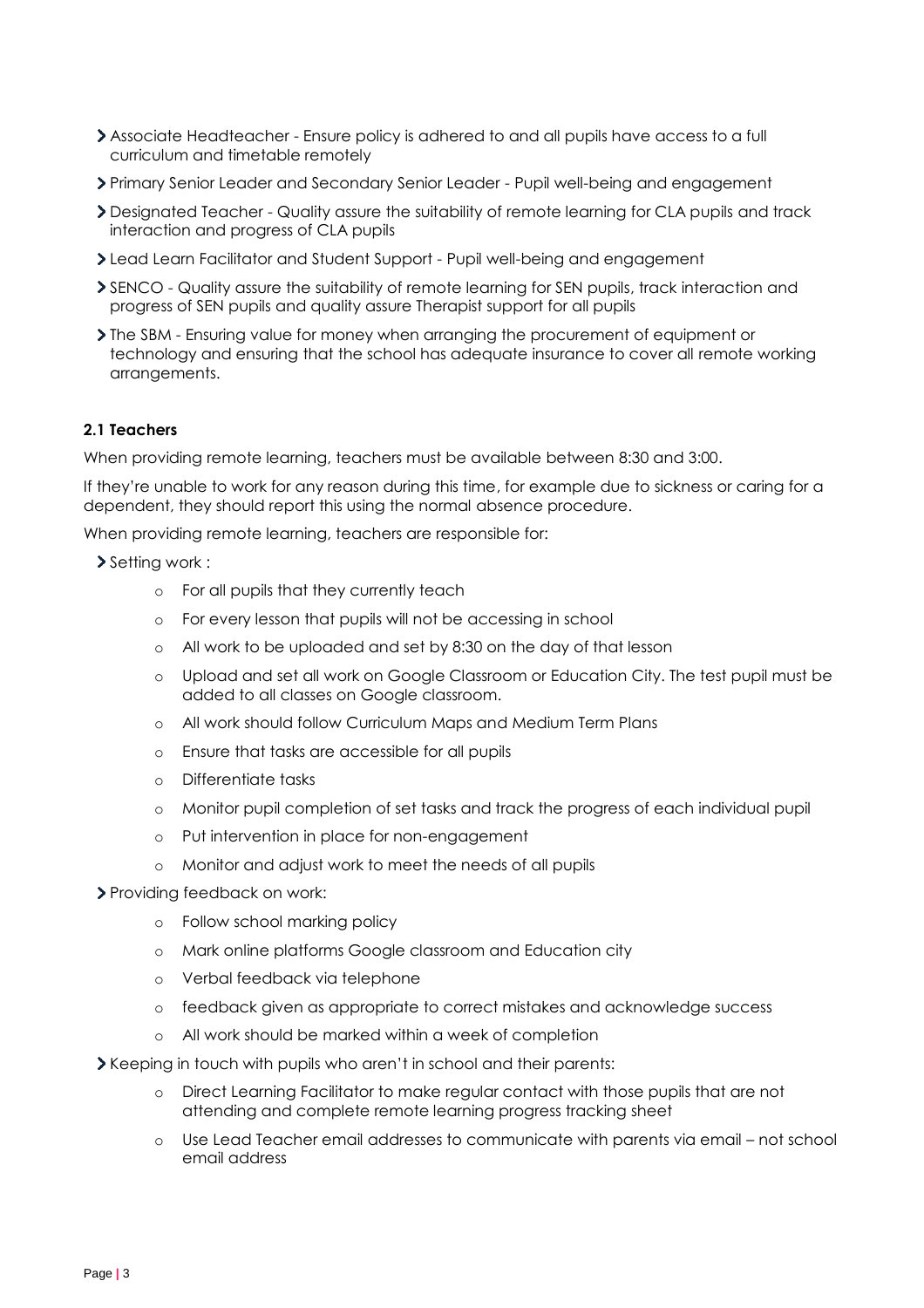- o Complaints or concerns from pupils or parents should be discussed with Lead Teachers in the first instance
- o Safeguarding concerns should be added to CPOMS and the DDSL or DSL informed immediately
- o Any inappropriate behaviours on the online learning platform should be reported to Lead learn facilitator and Student support
- Attending virtual meetings with staff, parents and pupils:
	- o Follow school dress code
	- o Sit against a neutral background
	- o Double check that any other tabs they have open in their browser would be appropriate for a child to see, if they're sharing their screen
	- o Use professional language
	- o Avoid areas with background noise

#### **2.2 Learning Facilitators**

When assisting with remote learning, Learning Facilitators must be available between 8:30-3:00.

If they're unable to work for any reason during this time, for example due to sickness or caring for a dependent, they should report this using the normal absence procedure.

When assisting with remote learning, Learning Facilitators are responsible for:

- Supporting pupils who aren't in school with learning remotely:
	- o Support Teacher in preparing resources
	- o Make phone calls or send emails to pupils, as directed by Teacher
	- o Offer support with learning over the telephone
	- o Liaise with parents/carers
- Attending virtual meetings with teachers, parents and pupils:
	- o Follow school dress code
	- o Sit against a neutral background
	- o Double check that any other tabs they have open in their browser would be appropriate for a child to see, if they're sharing their screen
	- o Use professional language
	- o Avoid areas with background noise

## **2.3 Lead Teachers**

Alongside their teaching responsibilities, Lead Teachers are responsible for:

- Considering whether any aspects of the subject curriculum need to change to accommodate remote learning
- Working with teachers teaching their subjects remotely to make sure all work set is appropriate and consistent
- Working with Teachers and senior leaders to make sure work set remotely across all subjects is appropriate and consistent, and deadlines are being set an appropriate distance away from each other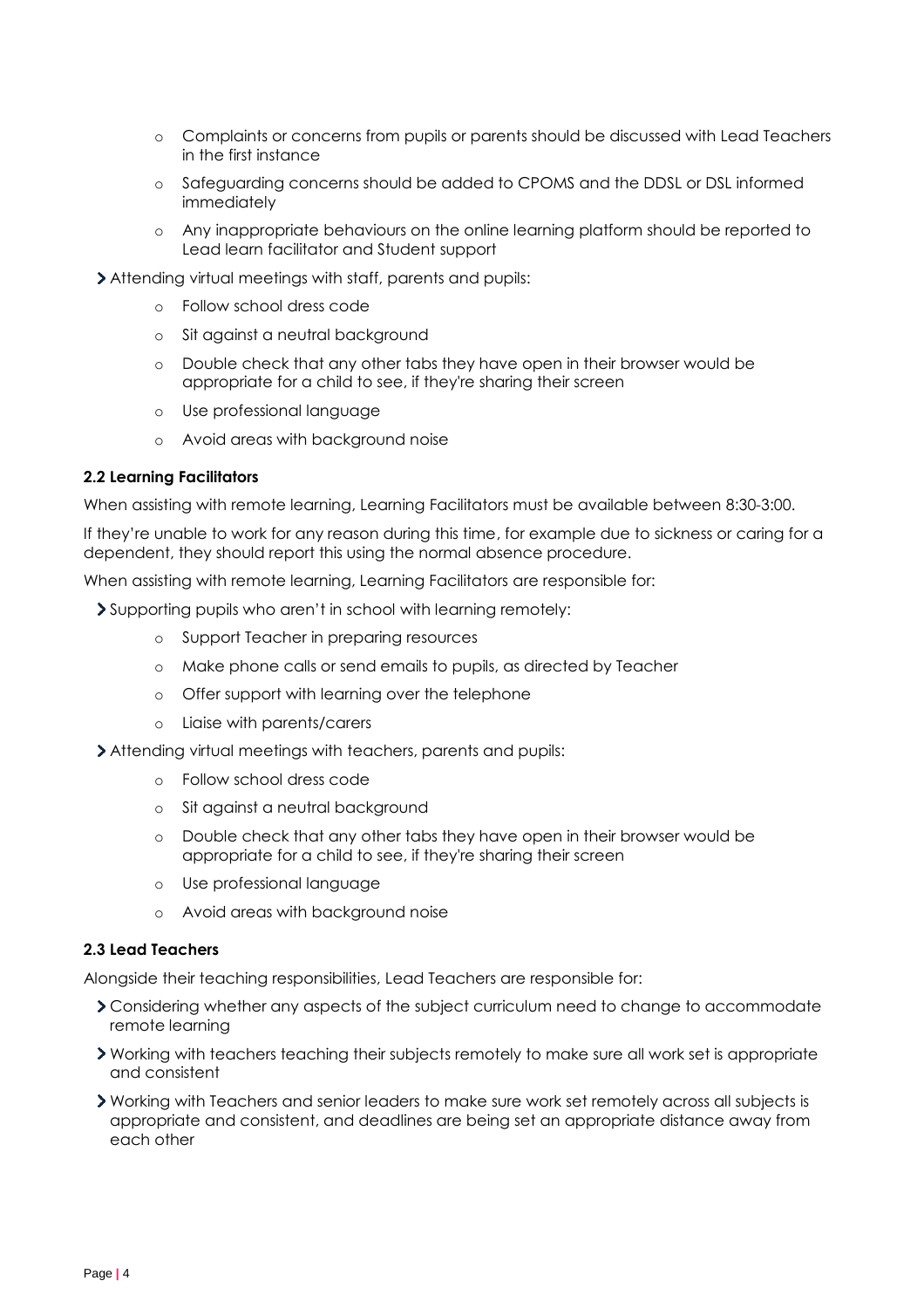- Quality assuring the remote work set by Teachers
- Alerting teachers to resources they can use to teach their subject remotely

## **2.4 Senior leaders**

Alongside any teaching responsibilities, senior leaders are responsible for:

- Co-ordinating the remote learning approach across the school J. Cleary and P. Devlin MPA
- Monitoring the effectiveness of remote learning through regular meetings with teachers, reviewing work set, feedback from pupils and parents and online quality assurance
- Monitoring the security of remote learning systems, including data protection and safeguarding considerations – DSL & BM
- Pupil and parent engagement and well-being –P. Parle and C. Tipton

# **2.5 Designated safeguarding lead**

The DSL is responsible for:

Managing and dealing with all safeguarding concerns. For further information, please see the Safeguarding and Child Protection Policy.

# **2.6 IT systems manager**

IT staff are responsible for:

- Fixing issues with systems used to set and collect work
- Helping staff and parents with any technical issues they're experiencing
- Reviewing the security of remote learning systems and flagging any data protection breaches to the data protection officer
- Assisting pupils and parents with accessing the internet or devices

# **2.7 Pupils and parents**

Staff can expect pupils learning remotely to:

- > Be contactable during the school day
- Complete work to the deadline set by teachers
- Seek help if they need it, from Teachers or Learning Facilitators
- Alert Teachers if they're not able to complete work

Staff can expect parents with children learning remotely to:

- Make the school aware if their child is sick or otherwise can't complete work
- Seek help from the school if they need it
- Be respectful when making any complaints or concerns known to staff

# **2.8 Governing board**

The governing board is responsible for:

- Monitoring the school's approach to providing remote learning to ensure education remains as high quality as possible
- Ensuring that staff are certain that remote learning systems are appropriately secure, for both data protection and safeguarding reasons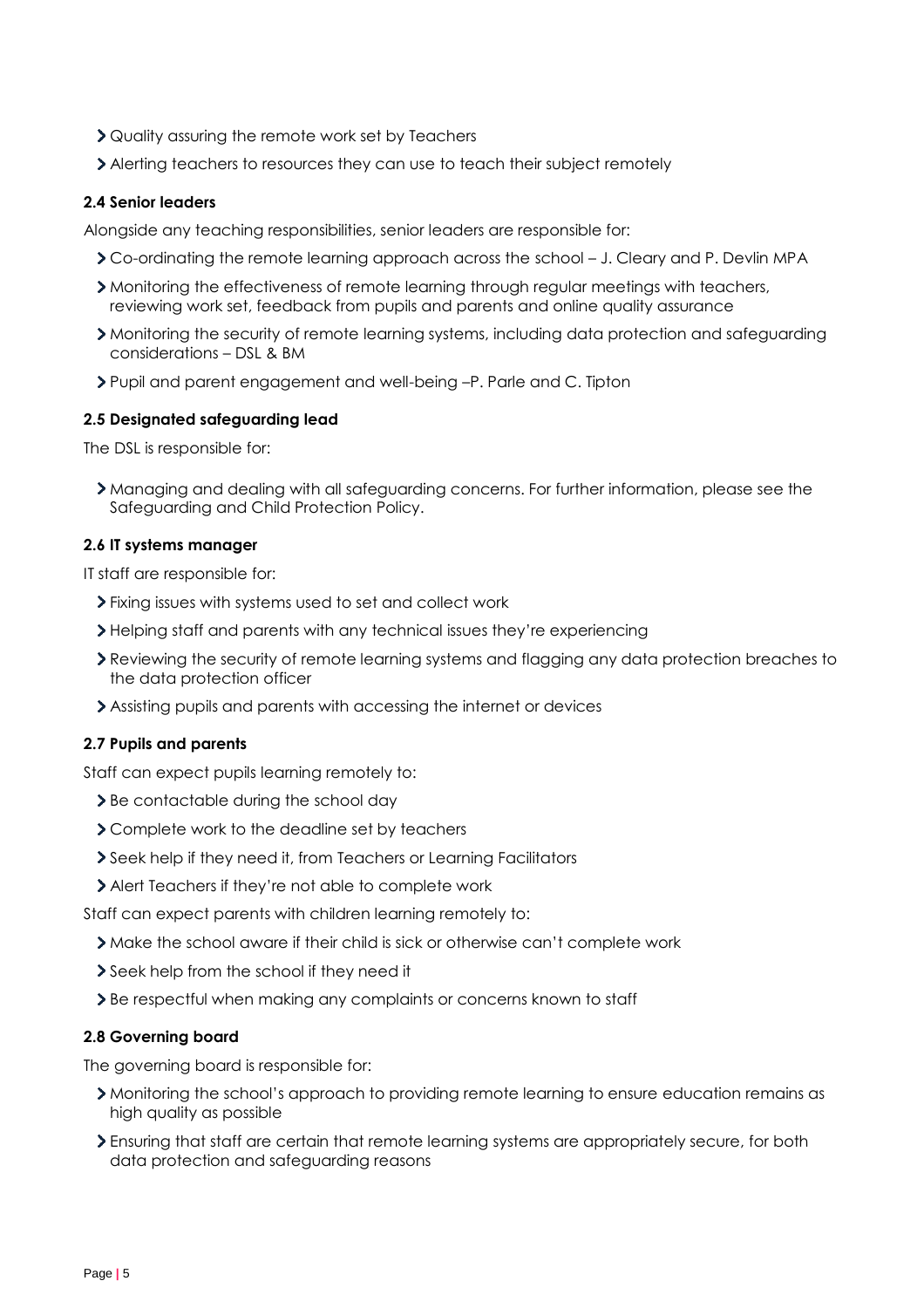# <span id="page-5-0"></span>**3. Who to contact**

If staff have any questions or concerns about remote learning, they should contact the school office via telephone 0151 4778100 or email meadowparkknowsley.co.uk and ask for the following individuals:

- Issues in setting work Lead Teachers: P. Jones, J. O'Brien or A. Chean
- Issues with behaviour Primary Senior Leader: P. Parle or Secondary Senior Leader: C. Tipton
- Issues with IT-IT Technician: N. Roberts
- Issues with their own workload or wellbeing Line Manager
- Concerns about data protection Data protection officer: D. Griffiths
- Concerns about safeguarding DDSL: A. Clarke or DSL: P. Parle

# <span id="page-5-1"></span>**4. Data protection**

# **4.1 Accessing personal data**

When accessing personal data for remote learning purposes, all staff members will:

- Use set google emails only
- Use an encrypted USB for saving information
- > Use only school devices
- No personal data should be entered onto the on line learning platforms.

### **4.2 Processing personal data**

Staff members may need to collect or share email addresses as part of the remote learning system. No personal data should be entered onto the on line learning platforms. All personal data should be held within SIMs.

### **4.3 Keeping devices secure**

All staff members will take appropriate steps to ensure their devices remain secure. This includes, but is not limited to:

- Keeping the device password-protected strong passwords are at least 8 characters, with a combination of upper and lower-case letters, numbers and special characters (e.g. asterisk or currency symbol)
- Ensuring the hard drive is encrypted this means if the device is lost or stolen, no one can access the files stored on the hard drive by attaching it to a new device
- Making sure the device locks if left inactive for a period of time
- If Not sharing the device among family or friends
- Installing antivirus and anti-spyware software
- Keeping operating systems up to date always install the latest updates

### **4.4 GDPR**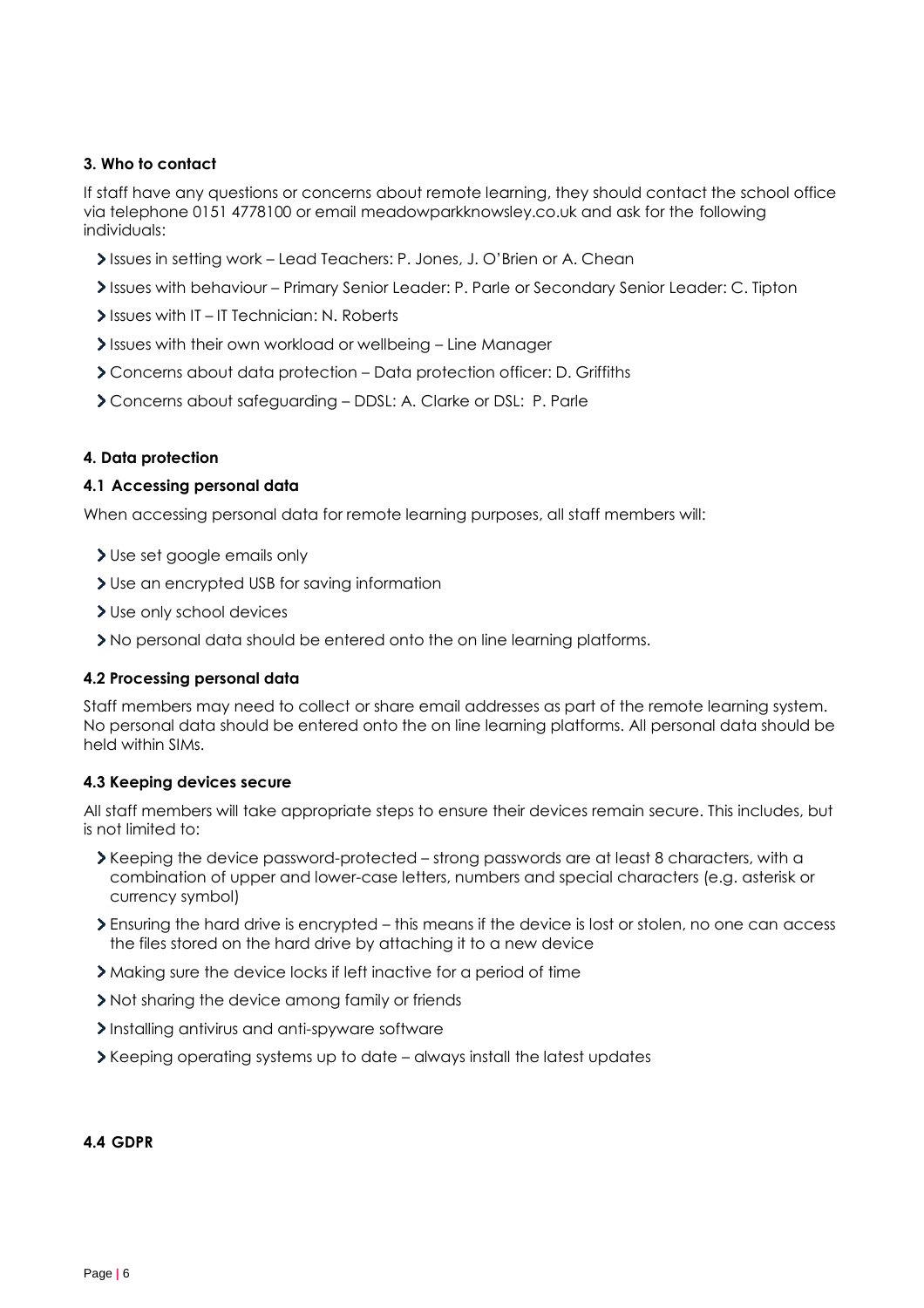The data protection officer (DPO) - D.Griffiths is involved in any plans made for remote working and fully understands and plans for robust GDPR.

The school has completed a data protection impact assessment to identify and minimise risks

- All contracts are GDPR-compliant
- <span id="page-6-0"></span>Shared only the personal data that the online learning platform needs to work

# **5. Safeguarding**

The up to date safeguarding policy can be found on the school web site under the policy section.

To ensure the safeguarding of our pupils you must follow these guidelines:

Making phone calls to pupils -

Staff will:

- Do this through parents' phones only (unless this itself poses a safeguarding risk), particularly in primary school, and in all cases make sure parents are aware and agree
- Call in school hours as much as possible
- Make sure someone else at school is aware, and keep a record of the date and time of each call on the school communication log
- Have a parent/carer there at the child's end, and have the phone on speaker phone
- Use school devices if possible and do not share personal numbers
- If possible, have another member of staff on the call
- If teachers are using video calling, take the same steps as above

Using Google classroom:

- Ensure consistency in the approach to remote learning for pupils who aren't in school
- Whether you'll allow pupils to post and comment in the communication 'Stream', or disable this function for them (see below)
- What they can talk about in posts and comments, if allowed to

(If you disable pupil comments in the 'Stream', pupils will still be able to respond to feedback from their teacher on work they've handed in – they just won't be able to post on the 'Stream' page.)

To disable pupil comments in the 'Stream':

- 1. Open your class in Google Classroom
- 2. Click 'Settings' (the cog icon)
- 3. Scroll down to 'General'
- 4. Click the drop-down option to the right of 'Stream' and select 'Only teachers can post or comment'
- 5. Click 'Save'

If you allow pupils to comment, tell them they should only talk about school work in the 'Stream' and that you may 'mute' them, i.e. stop them from posting or commenting (see below), if they post anything that's inappropriate or bullying in nature.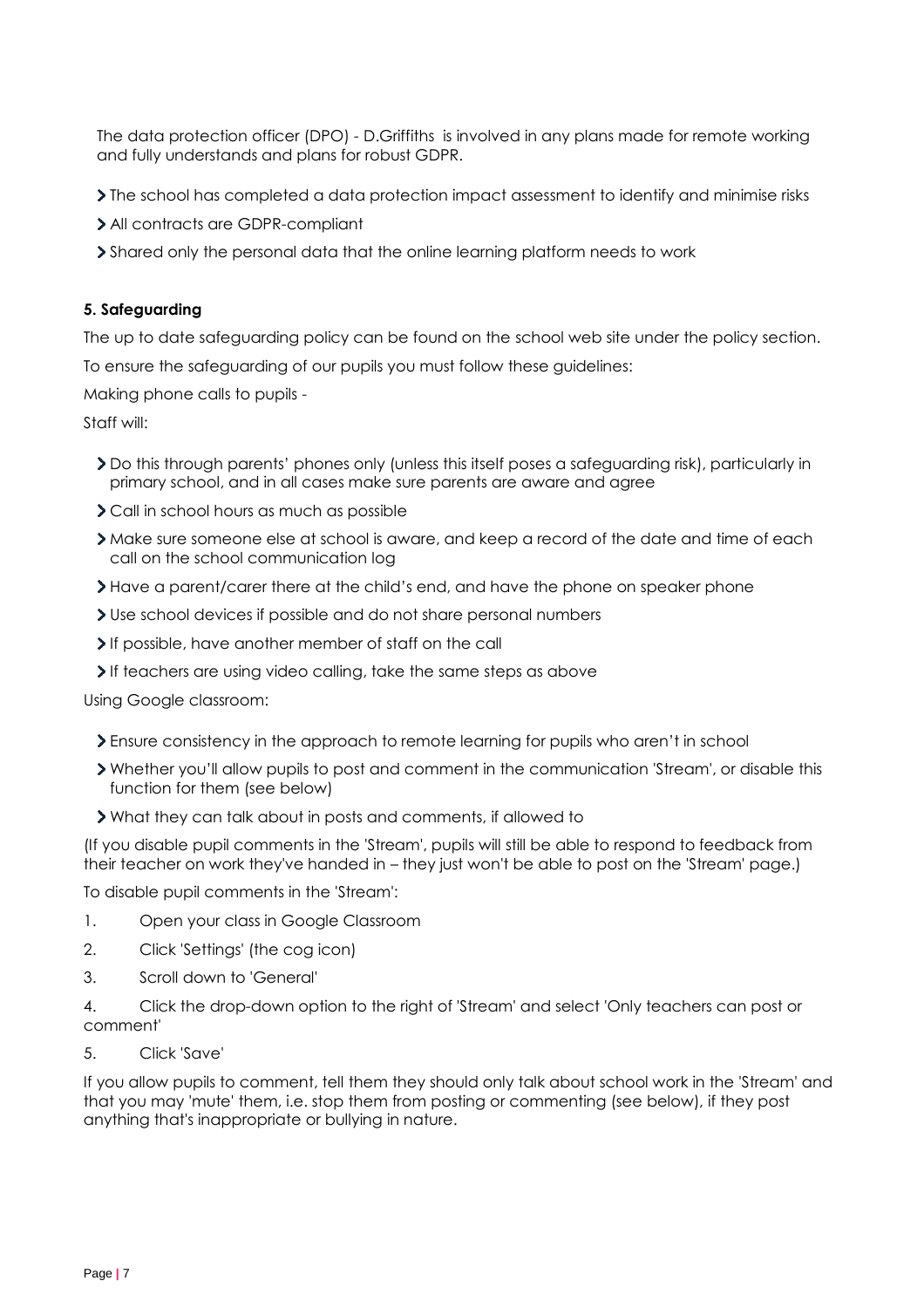Give parents the chance to opt out of their child posting in the 'Stream' too. If they opt their child out, mute them.

To 'mute' a pupil:

- 1. Click on a class in Google Classroom
- 2. Click 'People'
- 3. Next to the pupil you want to mute, check the box
- 4. Click 'Actions' > 'Mute'
- 5. Click 'Mute' again to confirm

To delete inappropriate or bullying posts or comments (you'll still be able to view them if you need to use them as evidence – see below):

- 1. Go to the class
- 2. Find the post or comment you want to delete
- 3. Click 'More' (the 3 dots) > 'Delete'
- 4. Click 'Delete' again to confirm

To view deleted posts and comments:

- 1. Go to the class
- 2. Click 'Settings' (the cog icon)
- 3. Next to 'Show deleted items', click 'Show' to toggle on
- 4. Hide the deleted items again by clicking 'Hide' to toggle off
- 5. Click 'Save' to save your changes and return to the 'Stream' page

### Microsoft Teams Live stream

Teachers should:

- Ensure consistency in the approach to remote learning for pupils who aren't in school
- > Sit against a neutral background
- Avoid recording in their bedroom if they can (if that's not possible, use a neutral background)
- > Dress like they would for school
- Double check that any other tabs they have open in their browser would be appropriate for a child to see, if they're sharing their screen
- Use professional language
- To disable chat for pupils, uncheck the 'Q&A' setting when you schedule your live stream.

### <span id="page-7-0"></span>**6. Monitoring arrangements**

This policy will be reviewed Termly by J. Cleary, Associate Headteacher. At every review, it will be approved by Chair of Governors, Mr J. Thompson.

### <span id="page-7-1"></span>**7. Links with other policies**

This policy is linked to our: